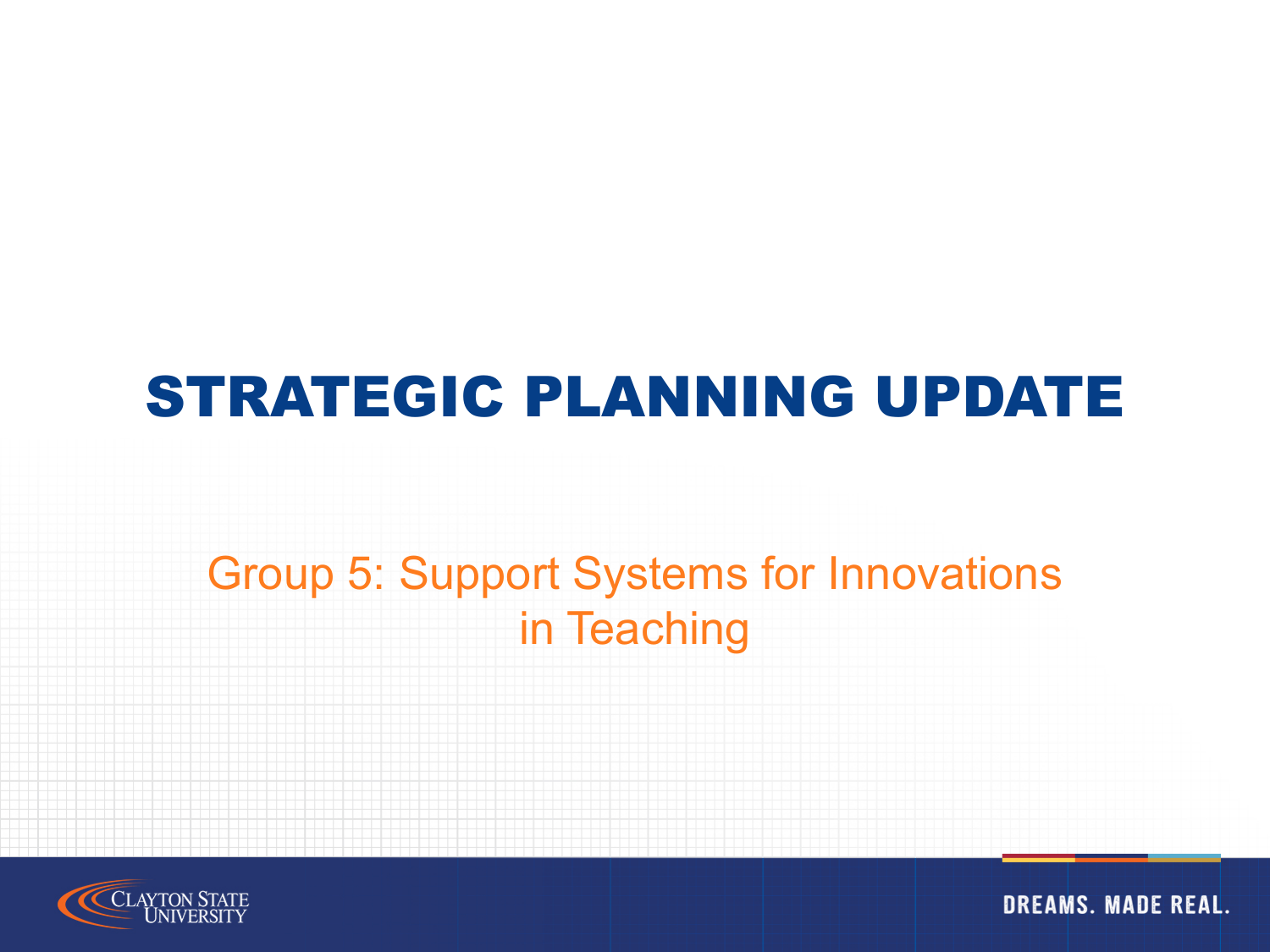## GROUP 5 UPDATE

- Faculty Development Opportunities
- High Impact Practices
- Scalable Technology
- Online Course Quality

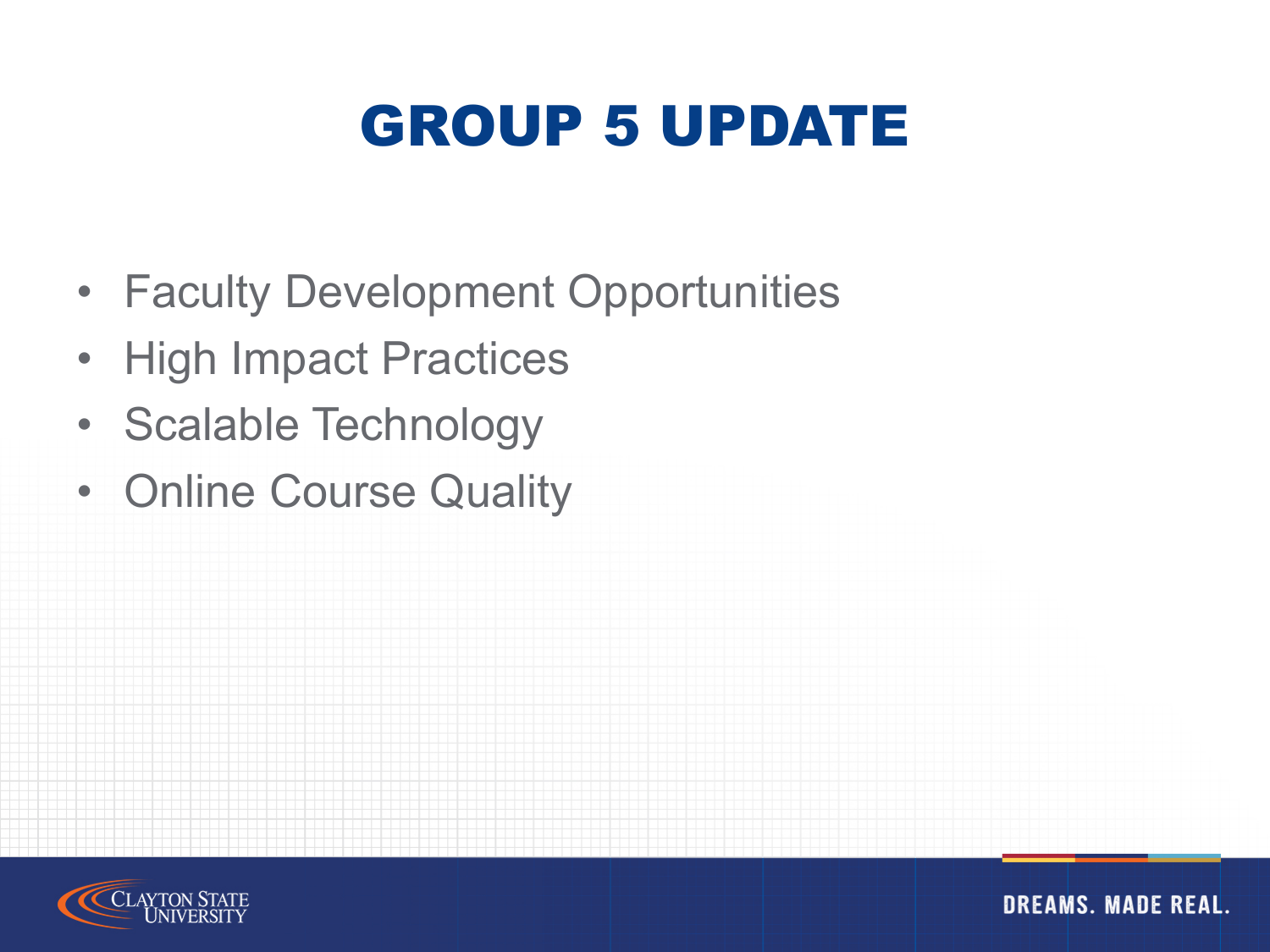#### DEVELOPMENT OPPORTUNITIES

- Chancellor's Learning Scholars
	- Spring 2019
		- Faculty Learning Communities: 1
		- Faculty: 10
	- Fall 2019
		- Faculty Learning Communities: 4
		- Faculty: 34

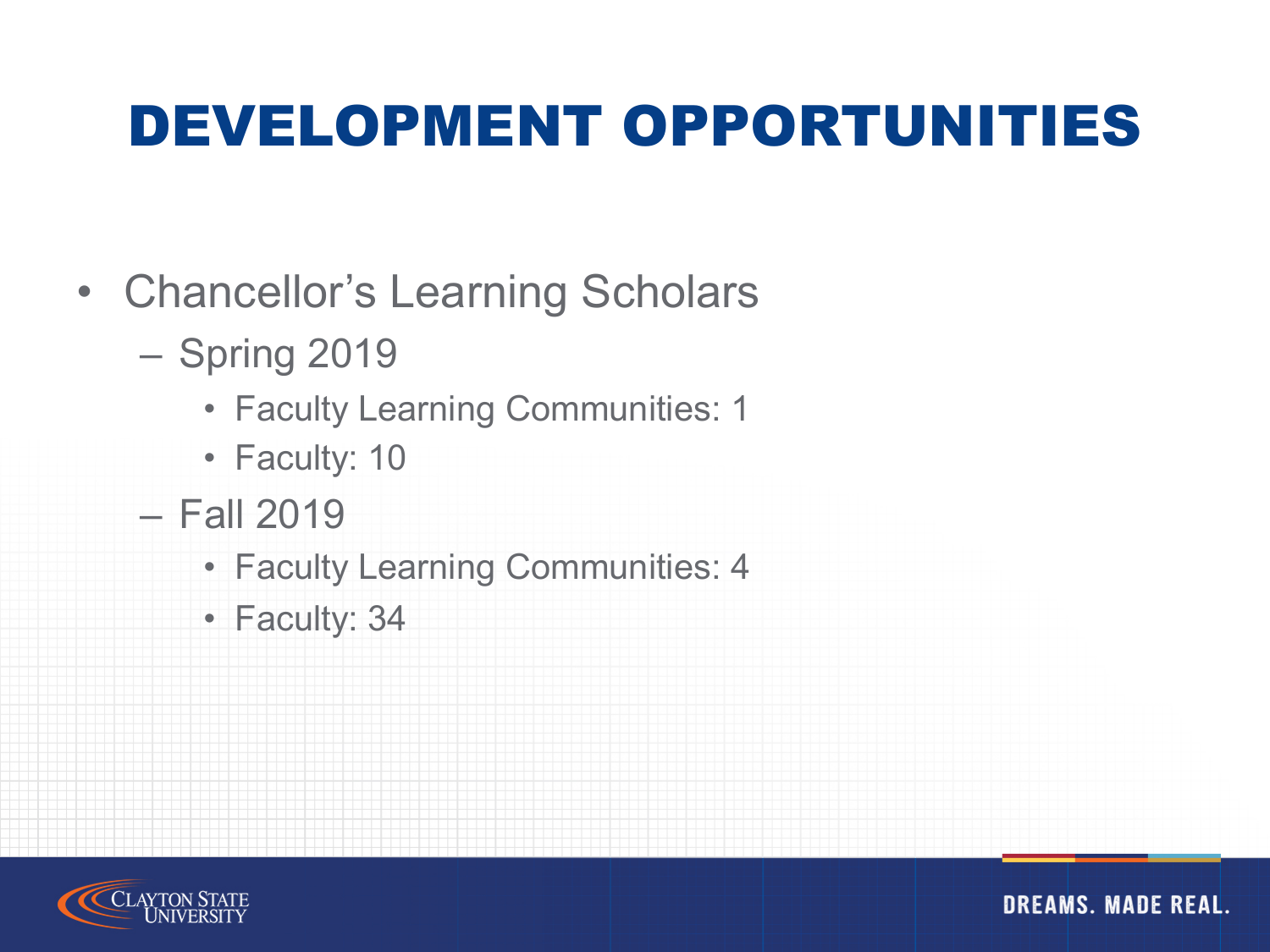## DEVELOPMENT OPPORTUNITIES

- Transparency in Learning and Teaching (TiLT)
	- Transparent Assignment Design
		- Purpose
		- Task
		- Criteria

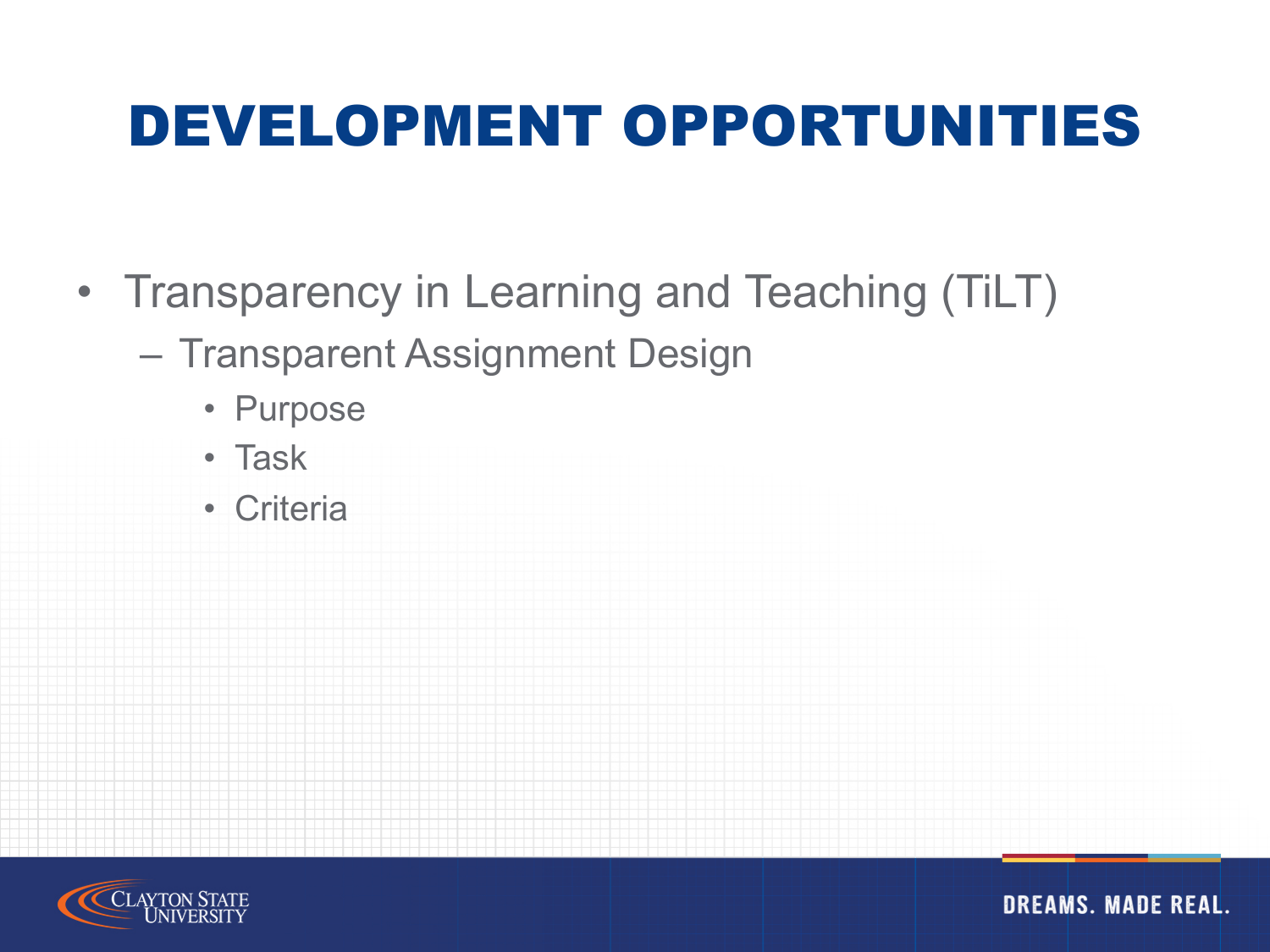#### HIGH IMPACT PRACTICES

| <b>First-Year Seminars and</b><br><b>Experiences</b> | <b>Undergraduate Research</b>                        |  |
|------------------------------------------------------|------------------------------------------------------|--|
| <b>Common Intellectual</b><br><b>Experiences</b>     | <b>Diversity/Global Learning</b>                     |  |
| <b>Learning Communities</b>                          | Service Learning,<br><b>Community-Based Learning</b> |  |
| <b>Writing-Intensive Courses</b>                     | <b>Internships</b>                                   |  |
| <b>Collaborative Assignments</b><br>and Projects     | <b>Capstone Courses and</b><br><b>Projects</b>       |  |
|                                                      |                                                      |  |

*High-Impact Educational Practices: What They Are, Who Has Access to Them, and Why They Mat*ter, by George D. Kuh (AAC&U, 2008).

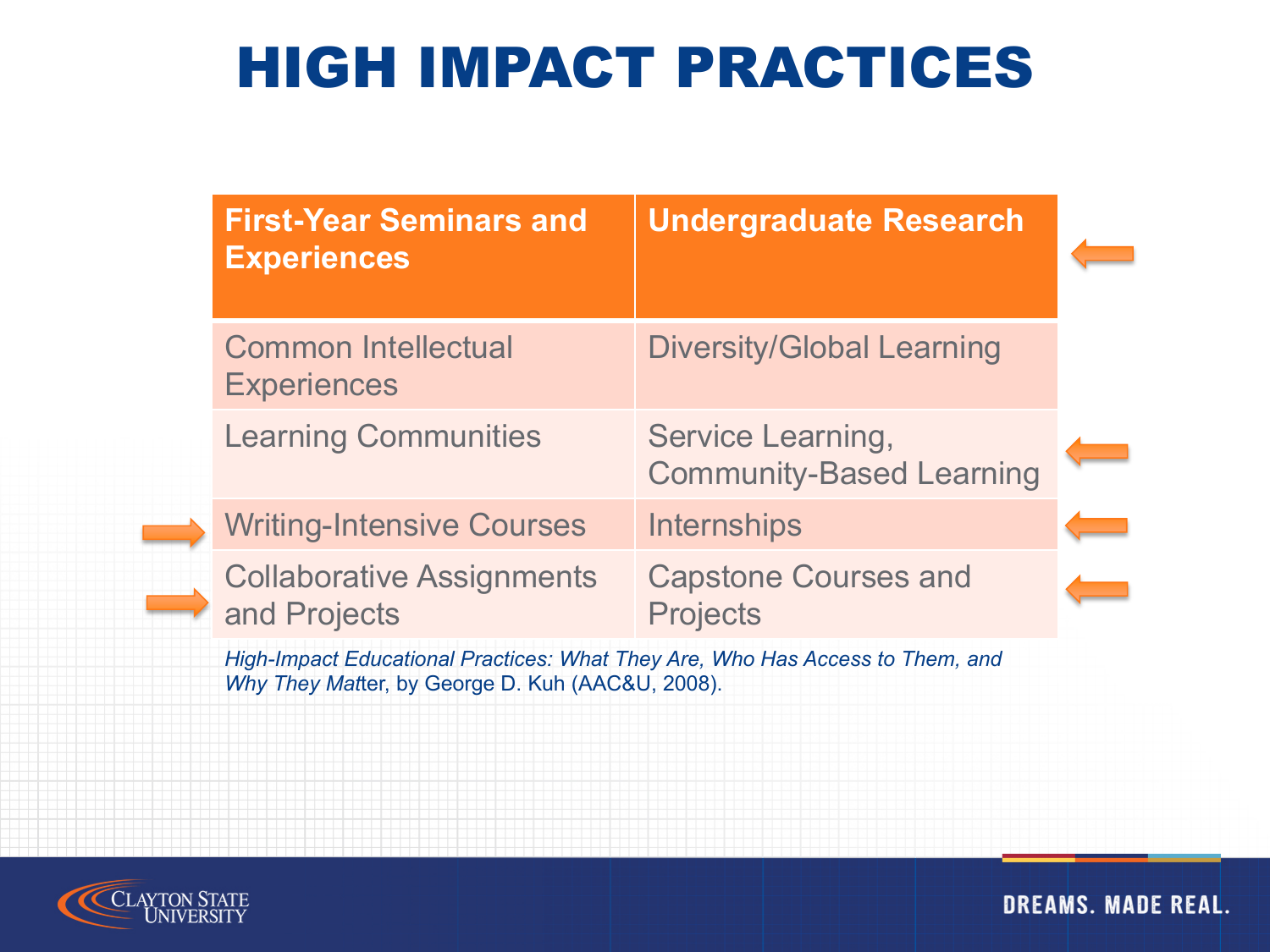## SCALABLE TECHNOLOGY

#### • IBM Watson

- Watson Assistant (ChatBots)
- Other Watson AI Services

#### • D2L

- Enhanced activity/usage data
- ePortfolio

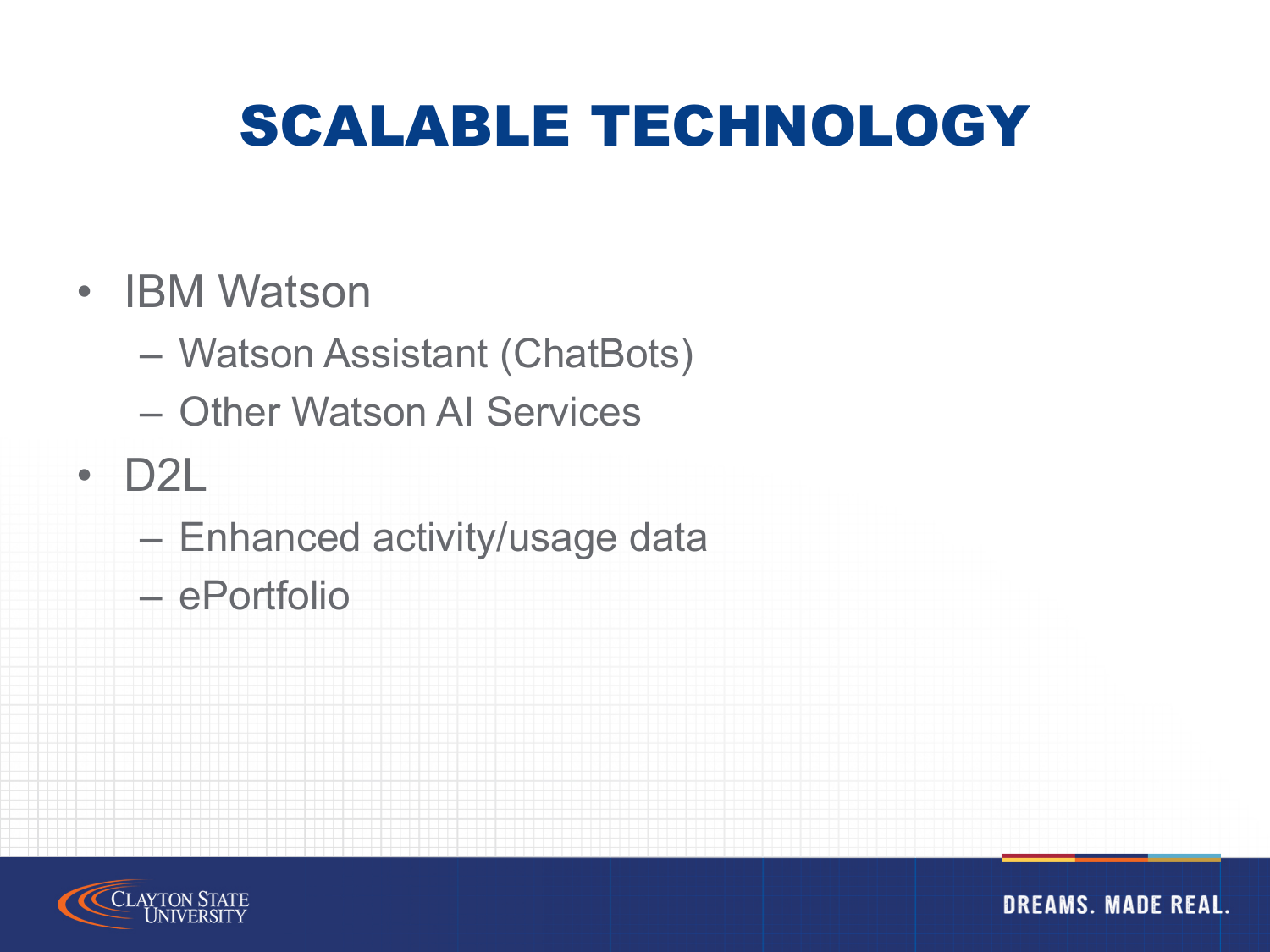# ONLINE COURSE QUALITY

- Quality Matters (QM) Certifications
	- Faculty
		- Rubric Workshop: 3
		- Peer Reviewers: 4
		- Master Reviewers: 1
	- Courses
		- Certified: 4
		- In-Progress: 1